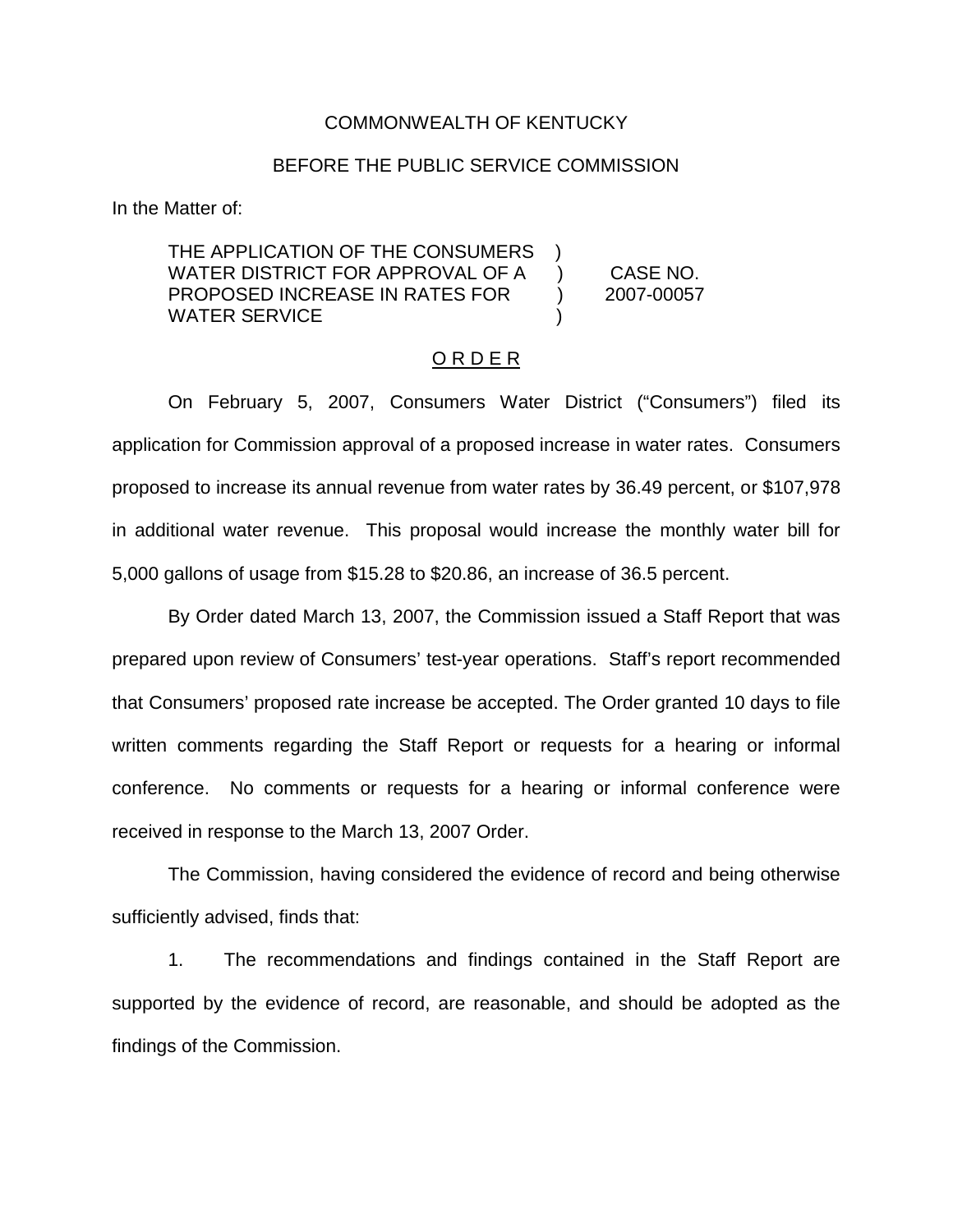2. The rates in Appendix A will produce annual revenue from water service of \$403,902.

IT IS THEREFORE ORDERED that:

1. The findings contained in the Staff Report are adopted and incorporated by reference into this Order as if fully set out herein.

2. The rates in Appendix A are approved for service rendered by Consumers on and after the date of this Order.

3. Within 30 days of the date of this Order, Consumers shall file with the Commission its revised tariff setting out the rates approved herein.

4. Three years from the effective date of this Order, Consumers shall file an income statement, along with any pro forma adjustments, in sufficient detail to demonstrate that the rates approved herein are sufficient to meet its operating expenses and annual debt service requirements.

Done at Frankfort, Kentucky, this 29<sup>th</sup> day of March, 2007.

By the Commission

ATTEST: for Beth O'Donnell cutive Director